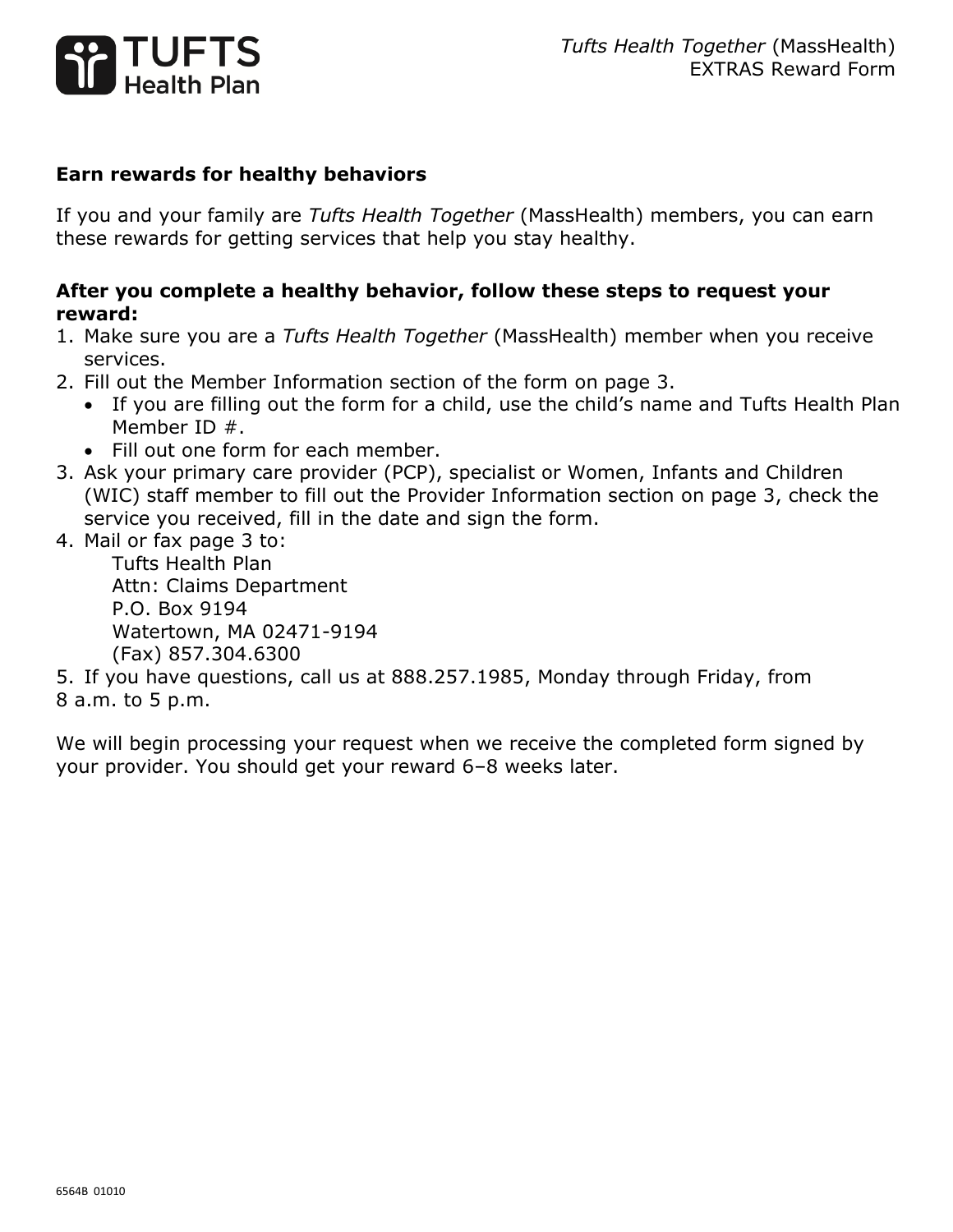

*EXTRAS may change. Please visit tuftshealthplan.com/TogetherExtras for the most up-to-date EXTRAS and eligibility information.*

| <b>Healthy Behavior</b>                                                                                                                                                                                                               | <b>Eligible</b><br><b>Members</b> | <b>Reward</b>                                    |
|---------------------------------------------------------------------------------------------------------------------------------------------------------------------------------------------------------------------------------------|-----------------------------------|--------------------------------------------------|
| <b>Child immunizations and screenings</b><br>Get these immunizations by second<br>birthday: • 4 DTaP • 3 IPV • 1 Hep A<br>• 3 Hep B • 4 Hib • 2 influenza • 1 varicella<br>• blood lead screening • 3 Rota • 1 MMR<br>$\bullet$ 4 PCV | Child, age 2 or<br>younger        | \$25 supermarket gift<br>card                    |
| <b>Adolescent immunizations</b><br>Get all of the following immunizations by<br>13th birthday: • 1 meningococcal vaccine<br>• 1 TDap • 2-dose or 3-dose schedule of the<br>HPV vaccine                                                | Child, age 13 or<br>younger       | \$10 movie theater gift<br>card                  |
| Yearly checkup - child: Have a yearly<br>checkup                                                                                                                                                                                      | Child, ages 3-9                   | \$25 supermarket gift<br>card                    |
| Yearly checkup - teen: Have a yearly<br>checkup                                                                                                                                                                                       | Teen, ages<br>$10 - 17$           | \$10 movie theater gift<br>card                  |
| Yearly checkup - adult:<br>Adults 18 and older can get one fitness band<br>during their membership. They can earn a<br>\$25 supermarket gift card for having a<br>yearly checkup all other years.                                     | Adult, age 18<br>and older        | Fitness band OR<br>\$25 supermarket gift<br>card |
| <b>WIC Visits</b><br>Visit WIC twice during pregnancy                                                                                                                                                                                 | New mothers                       | \$25 supermarket gift<br>card                    |
| <b>Postpartum visit</b><br>Visit provider between 21 and 56 days after<br>delivery                                                                                                                                                    | New mothers                       | \$25 supermarket gift<br>card                    |
| <b>Asthma action plan</b>                                                                                                                                                                                                             | Those with                        | \$25 supermarket gift                            |
| Complete an asthma action plan<br><b>Diabetes screenings</b>                                                                                                                                                                          | asthma<br>Those with              | card<br>\$25 supermarket gift                    |
| Complete 5 routine diabetes screenings in 1<br>calendar year: 1 eye exam, 2 blood sugar<br>(HbAlc) tests, 1 protein test and 1<br>cholesterol (LDL) test                                                                              | diabetes                          | card                                             |